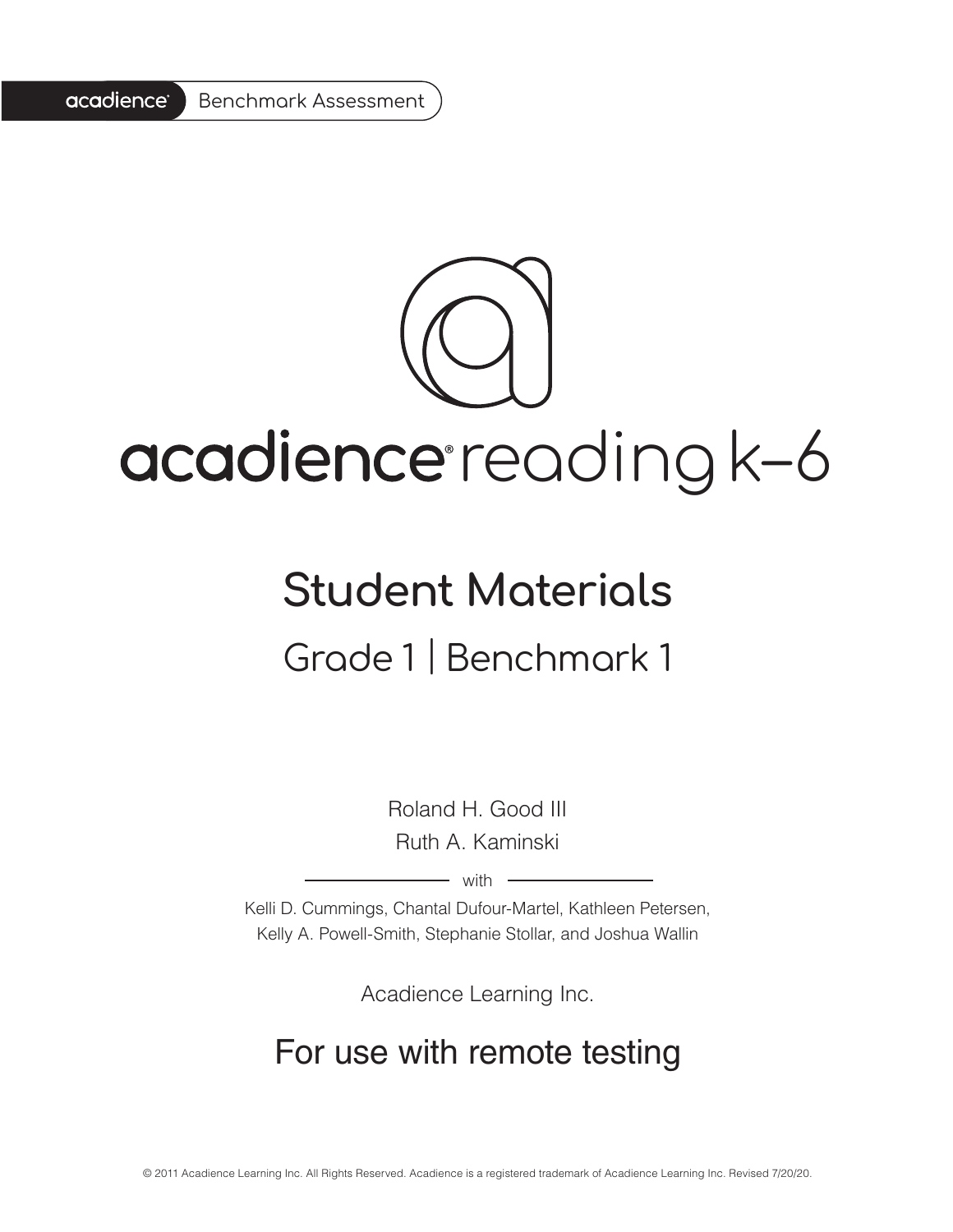| P              | $R_{\perp}$     |              |                | I b O m x p T k |              |             |        |              |                    |
|----------------|-----------------|--------------|----------------|-----------------|--------------|-------------|--------|--------------|--------------------|
| $\bf Q$        | $\overline{h}$  | F J          |                | j U s e Y       |              |             |        |              | q                  |
| M              | B               | $\mathsf{D}$ |                | $Z$ i           | $\mathsf{C}$ | $\vee$      | $\cup$ | $\mathsf{y}$ | $\Gamma$           |
| $\mathsf S$    | $\vee$          |              |                | X o E L I K     |              |             |        |              | n W                |
| $\mathsf f$    | H               | Z            | $\overline{g}$ | $\mathsf{C}$    | $\dagger$    |             | Gd     | W            | $\overline{a}$     |
| N              | A               | E.           | $\mathbf{I}$   | $\mathsf{X}$    |              | a A Q       |        | $\Gamma$     | $\mathsf C$        |
| $\mathsf{q}$   | W               | $\mathsf{t}$ | $\overline{B}$ | p               | $\bigcup$    |             | m G H  |              | T                  |
|                | X               |              | y d            | M b             |              | $R_{\perp}$ | U      | $\mathbf{i}$ | P                  |
| K.             | $Z_{\parallel}$ | e            |                | o f             | $\mathsf J$  | $\vee$      | Z      | $\mathsf{S}$ | k                  |
| $\overline{g}$ | Y               | $\mathsf{C}$ | h              | W V N           |              |             | F.     | $\bigcirc$   | $\mathsf{D}% _{T}$ |
| n              |                 | S            | l.             | P               | R            | Ι           | b      | $\bigcirc$   | m                  |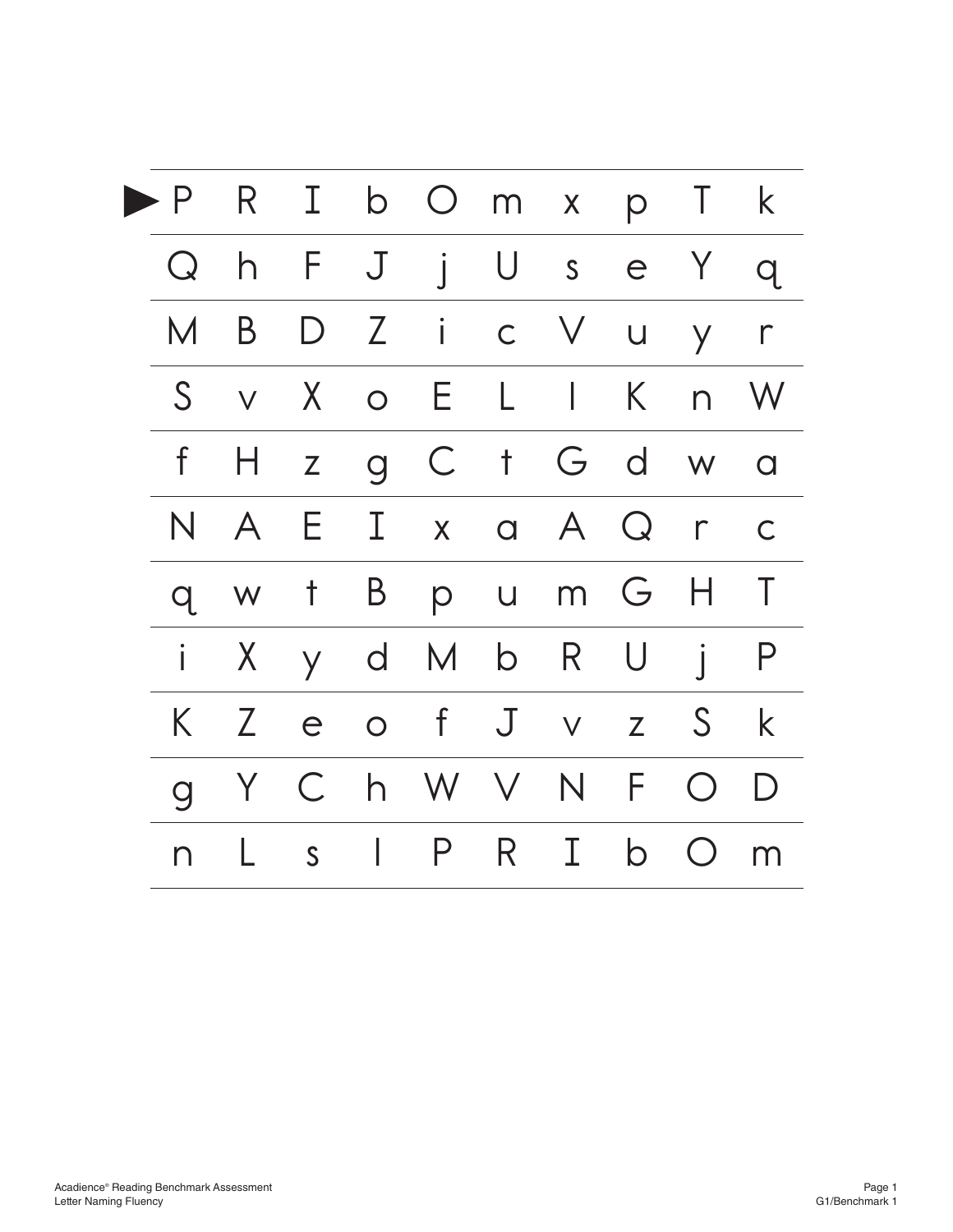## sog mip